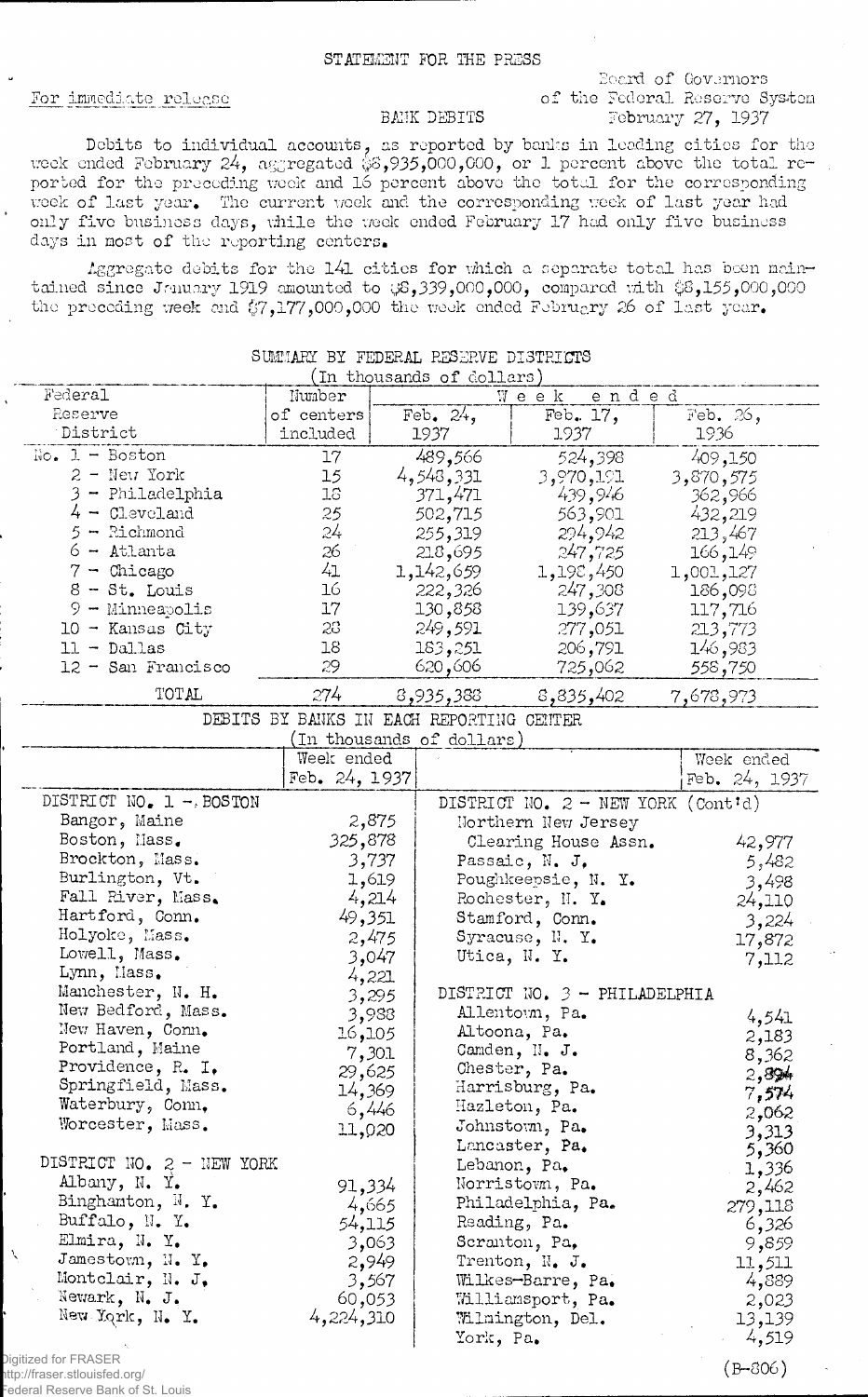DEBITS BY BANKS IN EACH REPORTING CENTER

| (In thousands of dollars)         |                 |                                              | $(B-806a)$     |
|-----------------------------------|-----------------|----------------------------------------------|----------------|
|                                   | Week ended      |                                              | Week ended     |
|                                   | Feb. $24, 1937$ |                                              | Feb. 24, 1937  |
| DISTRICT NO. 4 -CLEVELAND         |                 | DISTRICT NO. 6 - ATLANTA (Cont'd)            |                |
| Akron, Chio                       | 13,908          | Elberton, Ga.                                | 224            |
| Butler, Pa.                       | 1,806           | Hattiesburg, Miss.                           | 1,150          |
| Canton, Ohio                      | 7,418           | Jackson, Miss.                               | 6,255          |
| Cincinnati, Ohio                  | 74,258          | Jacksonville, Fla.                           | 17,335         |
| Cleveland, Ohio                   | 118,944         | Knoxville, Tenn.                             | 6,261          |
| Columbus, Ohio                    | 35,864          | Macon, Ga.                                   | 3,125          |
| Dayton, Ohio                      | 13,830          | Meridian, Miss.                              | 2,224          |
| Eric, Pa.                         | 6,298           | Miami, Fla.                                  | 11,789         |
| Franklin, Pa.                     | 945             | Mobile, Ala.                                 | 6,519          |
| Greensburg, Pa.                   | 1,324           | Montgomery, Ala.                             | 3,928          |
| Hamilton, Ohio                    | 2,573           | Nashville, Tenn.                             | 17,466         |
| Homestead, Pa.                    | 606             | Newnan, Ga.                                  | 450            |
| Lexington, Ky.                    | 4,909           | New Orleans, La.                             | 53,230         |
| Lima, Ohio                        | 2,274           | Pensacola, Fla.                              | 1,936          |
| Lorain, Ohio                      | 942             | Savannah, Ga.                                | 6,670          |
| Middletown, Ohio                  | 1,929           | Tampa, Fla.                                  | 6,907          |
| Oil City, Pa.                     | 2,570           | Valdosta, Ga.                                | 769            |
| Pittsburgh, Pa.                   | 1.59,046        | Vicksburg, Miss.                             | 1,618          |
| Springfield, Ohio                 | 3,621           |                                              |                |
| Steubenville, Ohio                | 1,913           | DISTRICT NO. 7 - CHICAGO                     |                |
| Toledo, Ohio                      | 27,148          | Adrian, Mich.                                | 779            |
| Warren, Ohio                      | 2,206           | Aurora, Ill.                                 | 2,149          |
| Wheeling, W. Va.                  | 6,434           | Battle Creek, Mich.                          | 3,178          |
| Youngstown, Ohio                  | 10,286          | Bay City, Mich.                              | 2,218          |
| Zanesville, Ohio                  | 1,613           | Bloomington, Ill.                            | 2,394          |
| DISTRICT NO. 5 - RICHMOND         |                 | Cedar Rapids, Iowa<br>Champaign-Urbana, Ill. | 5,081<br>2,480 |
| Asheville, N. C.                  |                 | Chicago, Ill.                                | 671,672        |
| Baltimore, Md.                    | 2,596<br>73,737 | Clinton, Iowa                                | 1,320          |
| Charleston, S.C.                  | 4,045           | Danville, Ill.                               | 2,028          |
| Charleston, W. Va.                | 10,052          | Davenport, Iowa                              | 4,583          |
| Charlotte, N. C.                  | 13,932          | Decatur, Ill.                                | 3,365          |
| Columbia, S. C.                   | 5,060           | Des Moines, Iowa                             | 17,698         |
| Cumberland, Md.                   | 1,580           | Detroit, Mich.                               | 206,228        |
| Danville, Va.                     | 1,768           | Dubuque, Iowa                                | 1,751          |
| Durham, N. C.                     | 5,506           | Elgin, Ill.                                  | 1,413          |
| Greensboro, N. C.                 | 4,087           | Flint, Mich.                                 | 4,793          |
| Greenville, S. C.                 | 4,826           | Fort Wayne, Ind.                             | 8,697          |
| Hagerstown, Md.                   | 1,757           | Gary, Ind.                                   | 3,548          |
| Huntington, W. Va.                | 4,000           | Grand Rapids, Mich.                          | 11,724         |
| Lynchburg, Va.                    | 3,148           | Green Bay, Wis.                              | 2,910          |
| Newport News, Va.                 | 2,236           | Hammond, Ind.<br>Indianapolis, Ind.          | 1,316          |
| Norfolk, Va.                      | 10,872          | Jackson, Mich.                               | 42,765         |
| Portsmouth, Va.<br>Raleigh, N. C. | 773             | Kalamazoo, Mich.                             | 3,610          |
| Richmond, Va.                     | 6,978           | Lansing, Mich.                               | 5,304          |
| Roanoke, Va.                      | 29,265          | Manitowoc, Wis.                              | 5,144<br>1,496 |
| Spartanburg, S. C.                | 5,565<br>1,873  | Mason City, Iowa                             | 2,021          |
| Washington, D. C.                 | 51,349          | Milwaukee, Wis.                              | 62,131         |
| Wilmington, N. C.                 | 2,076           | Moline, Ill.                                 | 1,516          |
| Winston-Salem, N. C.              | 7,238           | Muscatine, Iowa                              | 653            |
|                                   |                 | Oshkosh, Wis.                                | 2,111          |
| DISTRICT NO. 6 - ATLANTA          |                 | Peoria, Ill.                                 | 14,125         |
| Albany, Ga.                       | 1,071           | Rockford, Ill.                               | 4,895          |
| Atlanta, Ga.                      | 37,503          | Saginaw, Mich.                               | 4,778          |
| Augusta, Ga.                      | 3,364           | Sheboygan, Wis.                              | 3,069          |
| Birmingham, Ala.                  | 16,385          | Sioux City, Iowa                             | 7,078          |
| Brunswick, Ga.                    | 479             | South Bend, Ind.                             | 7,936          |
| Chattanooga, Tenn.                | 8,812           | Springfield, Ill.                            | 4,563          |
| Columbus, Ga.                     | 2,675           | Terre Haute, Ind.                            | 4,806          |
| Dothan, Ala.                      | 550             | Waterloo, Iowa                               | 3,333          |

Digitized for FRASER http://fraser.stlouisfed.org/ Federal Reserve Bank of St. Louis

 $\vec{P}$ 

 $\bar{\mathbf{r}}$ 

 $\sim$ 

 $\hat{\mathbf{v}}$